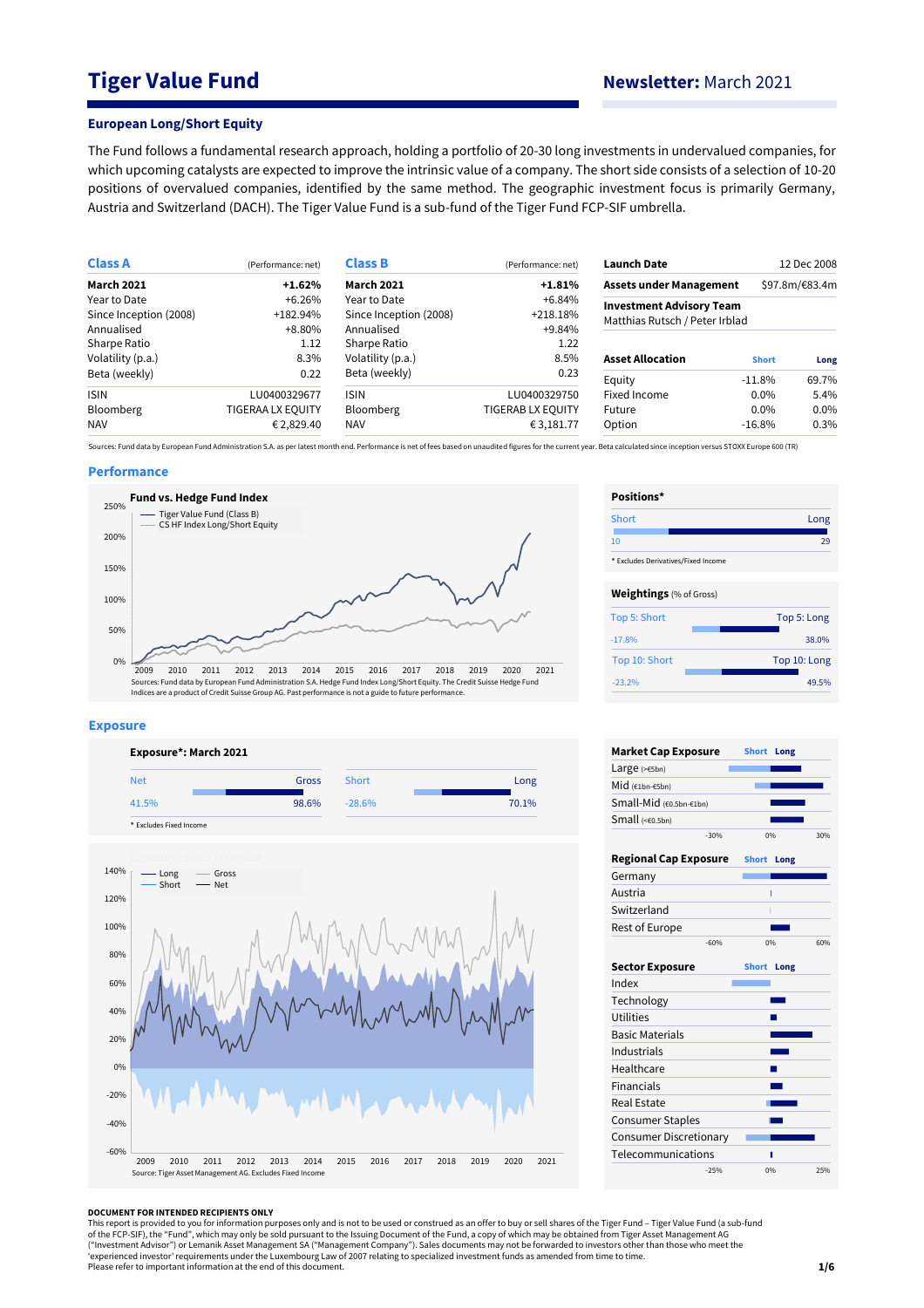# **Commentary: Performance mainly driven by new investment ideas and Klöckner & Co**

In March, the Tiger Value Fund ("TVF") was up +1.62% (class A), +1.81% (class B) and +1.67% (class U), continuing its solid performance in 2021. While we lifted our long exposure from 63.7% to 70.1% by the addition of a few new positions with immediate return potential, we raised our net equity exposure only slightly from 41.2% to 41.5% as we also increased our short exposure from 22.4% to 28.6% by mainly adding additional DAX Put hedges.

Our top long contributors were Klöckner & Co (+145bp), IBU-Tec (+38bp), Aurelius (+85bp) and CTP (+74bp). Klöckner & Co profited from analyst upgrades after its 2020 results call stating that it sees a continuing recovery in steel demand and significantly increasing price levels in Europe and the US which will result in a "very considerable" increase in 2021 EBITDA. We wouldn´t be surprised if the Q1 EBITDA is above Klöckner´s current guidance and if we see more analyst upgrades once Klöckner announces its Q2 guidance. IBU-Tec, our battery material investment, which we bought recently and highlighted last month, also added nicely to our monthly performance as we managed to buy more shares at a discount via subscription rights.

Our second-best attributor was Aurelius, a restructuring specialist and private equity firm with focus on small and medium sized turnaround companies. We bought our position in February when the company traded at a 40% discount to its NAV but stay invested even after the +50% performance as we expect further deal announcements and a significant uplift of its NAV during 2021 mainly driven by its recent acquisitions. Also, the planned launch of the Eur 400-500m coinvestment fund demonstrates that the current market environment is an Eldorado for turnaround specialists such as Aurelius offering significant value creation potential for co-investors.

CTP, the 4<sup>th</sup> largest European industrial and logistics warehousing owner and developer, is also a new position after it was IPOed at a 33% to 43% P/NAV discount to its closest peers WDP and VGP. CTP's low risk profile with blue chip clients (e.g. DHL, DSV, Schenker), leading 12% Yield to Costs and strong 35-40% NAV 3yr CAGR should further narrow the valuation discount to its peers. CTP shares started to perform a few days after the IPO when the share overhang was cleared, helping our performance already in March.

We had a few detractors on the long side in March with negative contribution from SGL Carbon (-21bp), LPKF (-12bp), BPOST (-15bp) and Ceconomy (-14bp). While LPKF, SGL Carbon and BPOST disappointed on results, Ceconomy declined moderately due to sector rotation into lock down winners and out of reopening beneficiaries.

The short book had a negative contribution of -129bp mainly from our DAX option hedges (-118bp) and only minor detraction from single shorts (-11bp) as some catalyst shorts worked well which improved the result in overall rising markets. We rotated some of our single shorts by closing a few profitable shorts and shorting new names with negative catalysts and liberal accounting practices. Also, we rolled our March DAX puts to the April and June expiry and we now hold 1100 April/June DAX puts funded by the short of 150 DAX April/June calls.

# **Outlook: DAX 14k lift off**

After struggling to break through the 14,000 level since the beginning of the year, in March DAX finally smashed through the 14k barrier and never looked back. For the month of March, the DAX gained +8.9%, even closing above 15,000 at another record high. The Stoxx Europe 600 TR index rose +6.4% in March also setting a new all-time-high.

There was no specific catalyst for this strong performance in European equities. In fact, European economies' have struggled to make progress due to a re-acceleration in COVID infections in Europe and continued lock downs. The median Eurozone GDP growth forecast for 2021 now stands at 4.2%, vs. 4.6% at the beginning of the year and a high of 5.5% in September 2020.

In March, the European equity rally was led by large cap cyclical sectors and in particular the Automotive sector which rose +17% in March led by a +38% return in Volkswagen preferred shares and +60% in the ordinary shares. In addition, the Chemical sector (+10%) and Construction & Materials (+10%) performed very strongly. Conversely, small cap and growth/technology stocks underperformed.

#### **DOCUMENT FOR INTENDED RECIPIENTS ONLY**

This report is provided to you for information purposes only and is not to be used or construed as an offer to buy or sell shares of the Tiger Fund – Tiger Value Fund (a sub-fund of the FCP-SIF), the "Fund", which may only be sold pursuant to the Issuing Document of the Fund, a copy of which may be obtained from Tiger Asset Management AG ("Investment Advisor") or Lemanik Asset Management SA ("Management Company"). Sales documents may not be forwarded to investors other than those who meet the 'experienced investor' requirements under the Luxembourg Law of 2007 relating to specialized investment funds as amended from time to time. Please refer to important information at the end of this document.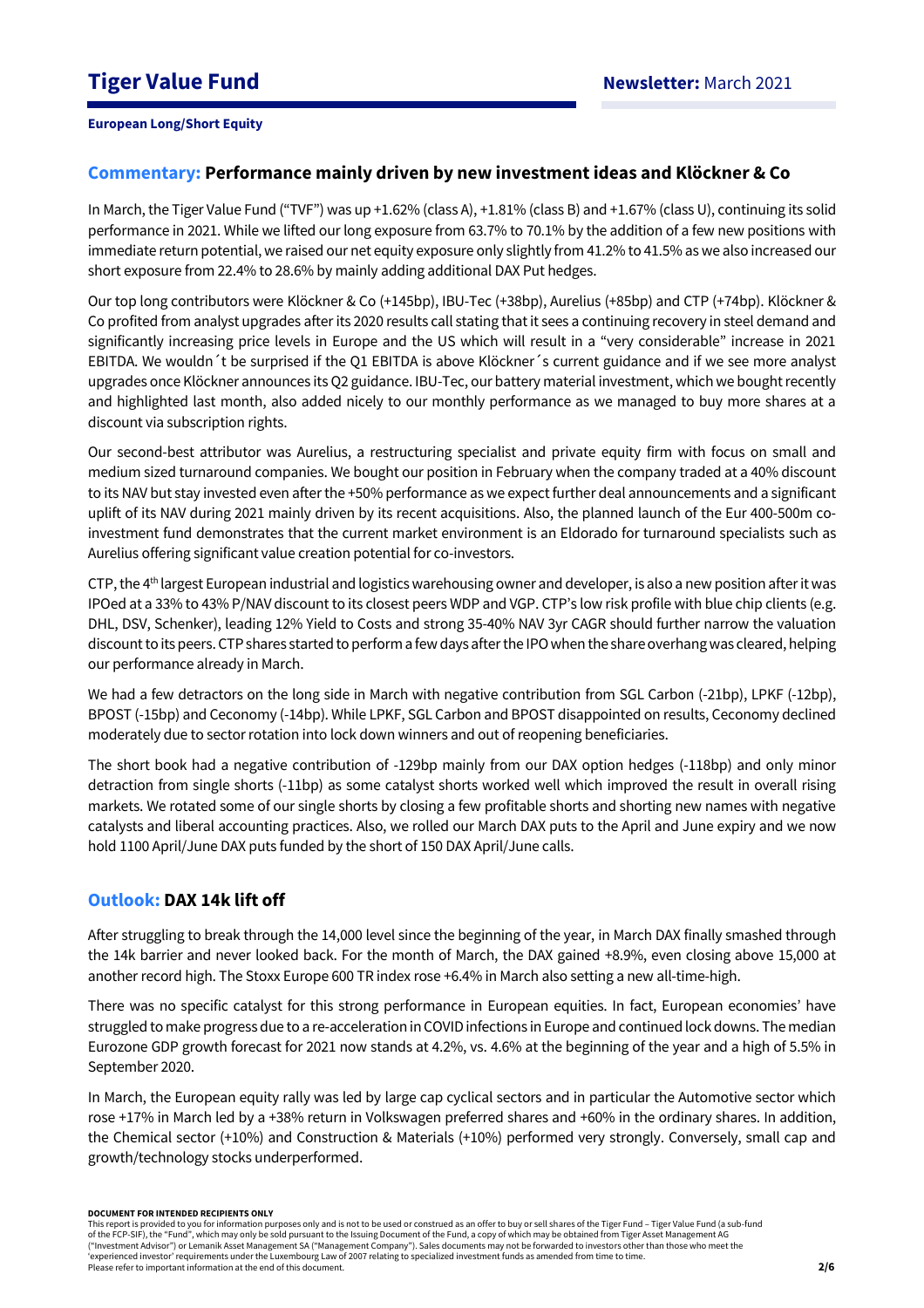# **Tiger Value Fund Newsletter:** March 2021

## **European Long/Short Equity**

With strong double digit returns year-to-date for most cyclical sectors compared with consensus earnings upgrades of around 3-4%, the risk reward for cyclical stocks has become less attractive. Share prices of cyclicals are today discounting a very strong earnings recovery and the threat from COVID-19 is by no means over.

In addition, there was a surge in equity capital markets (IPO's, ABO's) activity in March which is likely to create a bit of an overhang for the equity market in the near-term.

We ended March with a net adjusted equity exposure of 41.5%. With a slightly more cautious outlook near-term, we are likely to stay at or below this net equity exposure level going forward. Nevertheless, we still see significant stock picking opportunities especially as many small cap stocks have lagged the overall market recently.

**Tiger Value Fund Team,**  7th April 2021

#### **DOCUMENT FOR INTENDED RECIPIENTS ONLY**

This report is provided to you for information purposes only and is not to be used or construed as an offer to buy or sell shares of the Tiger Fund – Tiger Value Fund (a sub-fund<br>of the FCP-SIF), the "Fund", which may only ("Investment Advisor") or Lemanik Asset Management SA ("Management Company"). Sales documents may not be forwarded to investors other than those who meet the 'experienced investor' requirements under the Luxembourg Law of 2007 relating to specialized investment funds as amended from time to time. Please refer to important information at the end of this document.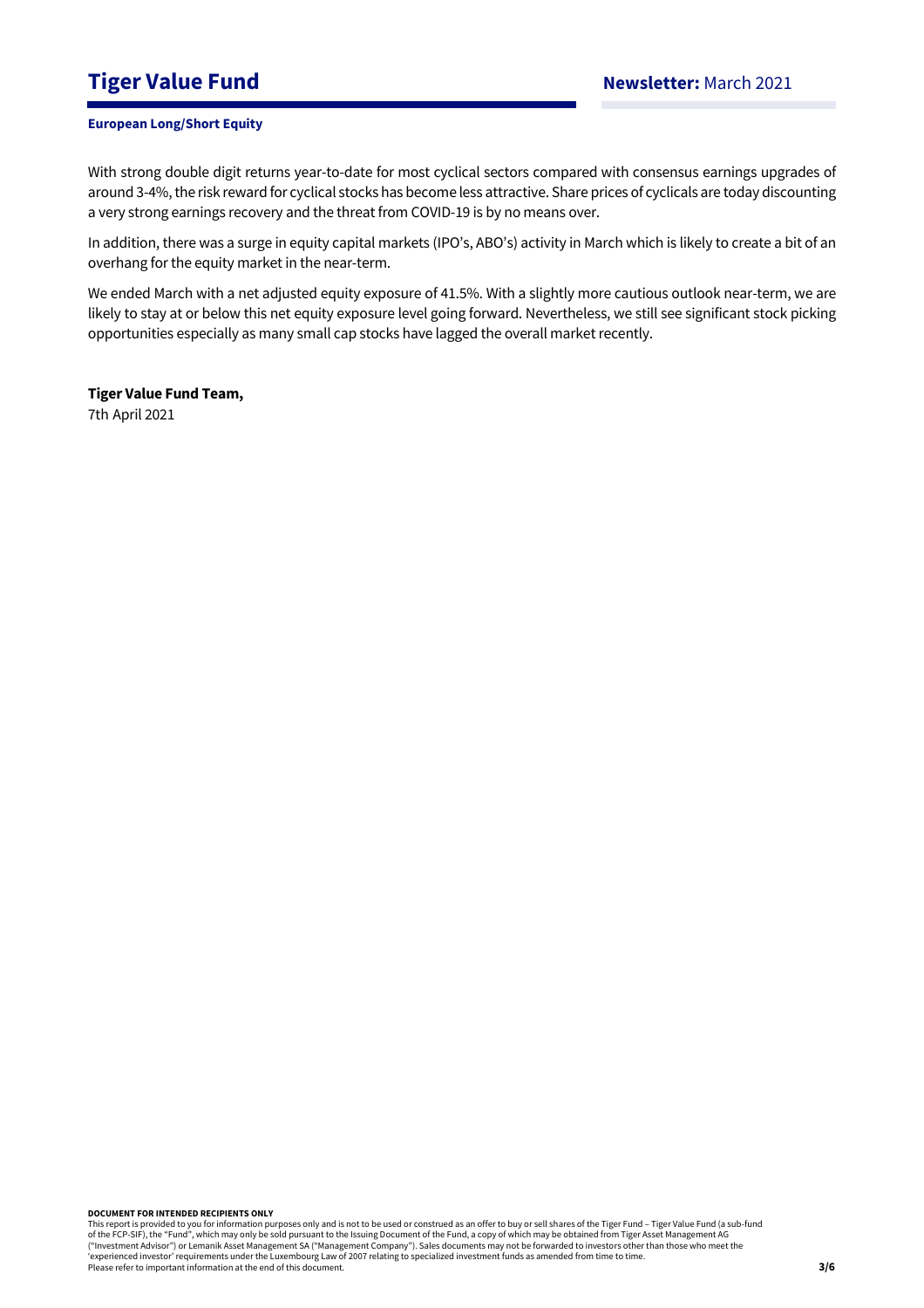# **Monthly Net Return**

| <b>Share Class A</b> | Jan      | Feb            | Mar      | Apr                      | May                      | Jun            | Jul                      | Aug                      | Sep                      | Oct                      | Nov           | Dec      | Year                                                         |
|----------------------|----------|----------------|----------|--------------------------|--------------------------|----------------|--------------------------|--------------------------|--------------------------|--------------------------|---------------|----------|--------------------------------------------------------------|
| 2021                 | 2.28%    | 2.24%          | 1.62%    | $\overline{\phantom{a}}$ | ÷,                       | ÷,             | ÷,                       | $\overline{\phantom{a}}$ | $\overline{\phantom{a}}$ | $\overline{\phantom{a}}$ | ÷,            |          | 6.26%<br>- (Year-to-Date)                                    |
| 2020                 | 2.02%    | $-4.01%$       | $-6.80%$ | 7.77%                    | 2.84%                    | 7.79%          | 1.31%                    | 2.69%                    | 0.76%                    | $-3.66%$                 | 7.84%         | 6.85%    | 26.90%                                                       |
| 2019                 | 4.37%    | 0.23%          | $-0.91%$ | 1.44%                    | $-4.53%$                 | 1.09%          | 2.81%                    | 1.72%                    | 0.49%                    | 1.98%                    | 3.69%         | 2.92%    | 16.05%                                                       |
| 2018                 | 0.02%    | $-0.11%$       | $-2.45%$ | 0.09%                    | $-0.17%$                 | $-3.99%$       | 2.20%                    | $-2.14%$                 | $-1.58%$                 | $-3.14%$                 | $-2.73%$      | $-7.43%$ | $-19.73%$                                                    |
| 2017                 | 1.96%    | 1.31%          | 3.33%    | 0.22%                    | 2.12%                    | 0.97%          | $-1.07%$                 | $-1.23%$                 | $-0.77%$                 | 0.45%                    | 0.39%         | 0.41%    | 8.30%                                                        |
| 2016                 | $-3.91%$ | 0.21%          | 4.43%    | 1.40%                    | $-0.99%$                 | $-1.85%$       | 0.91%                    | 1.05%                    | 0.41%                    | 0.22%                    | 0.15%         | 2.70%    | 4.58%                                                        |
| 2015                 | 2.07%    | 3.13%          | 4.23%    | 0.99%                    | 1.54%                    | $-1.60%$       | 1.41%                    | $-1.20%$                 | $-2.10%$                 | 3.89%                    | 1.45%         | 1.60%    | 16.29%                                                       |
| 2014                 | 1.88%    | 2.56%          | 0.63%    | 2.61%                    | 0.63%                    | $-0.34%$       | $-2.19%$                 | $-0.42%$                 | $-1.20%$                 | $-1.32%$                 | 1.83%         | 1.14%    | 5.82%                                                        |
| 2013                 | 3.57%    | 1.49%          | $-0.66%$ | 0.24%                    | 2.70%                    | $-0.67%$       | 0.95%                    | 0.07%                    | 3.00%                    | 2.66%                    | 1.14%         | $-0.54%$ | 14.73%                                                       |
| 2012                 | 4.48%    | 1.51%          | 1.35%    | $-1.68%$                 | $-1.05%$                 | $-0.37%$       | $-0.59%$                 | 0.69%                    | 1.85%                    | 0.57%                    | $-0.53%$      | 1.44%    | 7.79%                                                        |
| 2011                 | 3.43%    | $-0.21%$       | 1.47%    | 2.14%                    | 0.25%                    | $-0.81%$       | $-1.32%$                 | $-3.41%$                 | 0.45%                    | $-1.72%$                 | $-2.24%$      | 0.86%    | $-1.31%$                                                     |
| 2010                 | 0.50%    | 0.06%          | 2.22%    | $-0.32%$                 | $-3.08%$                 | 2.04%          | 0.05%                    | 0.58%                    | 3.25%                    | 1.62%                    | 0.18%         | $-0.41%$ | 6.75%                                                        |
| 2009                 | 0.56%    | 1.73%          | 0.46%    | 2.87%                    | 3.60%                    | 5.51%          | 1.21%                    | 4.35%                    | 1.05%                    | 0.62%                    | 1.26%         | $-1.29%$ | 24.04%                                                       |
| 2008                 | ÷        | $\overline{a}$ | ÷,       | $\overline{a}$           |                          |                | ÷,                       | ł,                       | $\overline{\phantom{a}}$ | ÷,                       | ÷,            | 0.003%   | 0.003%                                                       |
|                      |          |                |          |                          |                          |                |                          |                          |                          |                          |               |          | 8.80%<br>(Share Class A % Annualised Return Since Inception) |
| <b>Share Class B</b> | Jan      | Feb            | Mar      | Apr                      | May                      | Jun            | Jul                      | Aug                      | Sep                      | Oct                      | Nov           | Dec      | Year                                                         |
| 2021                 | 2.46%    | 2.43%          | 1.81%    | $\overline{\phantom{a}}$ |                          | $\frac{1}{2}$  | ÷,                       | ÷,                       | ÷,                       | $\blacksquare$           | $\frac{1}{2}$ |          | 6.84%<br>- (Year-to-Date)                                    |
| 2020                 | 2.06%    | $-3.97%$       | $-6.76%$ | 7.81%                    | 2.89%                    | 7.64%          | 1.36%                    | 2.90%                    | 0.84%                    | $-3.62%$                 | 8.13%         | 7.31%    | 28.35%                                                       |
| 2019                 | 4.41%    | 0.26%          | $-0.87%$ | 1.48%                    | $-4.49%$                 | 1.13%          | 2.86%                    | 1.76%                    | 0.53%                    | 2.03%                    | 3.73%         | 2.96%    | 16.64%                                                       |
| 2018                 | 0.07%    | $-0.07%$       | $-2.41%$ | 0.13%                    | $-0.13%$                 | $-3.95%$       | 2.25%                    | $-2.10%$                 | $-1.54%$                 | $-3.09%$                 | $-2.69%$      | $-7.40%$ | $-19.33%$                                                    |
| 2017                 | 2.13%    | 1.43%          | 3.58%    | 0.27%                    | 2.30%                    | 1.07%          | $-1.03%$                 | $-1.19%$                 | $-0.73%$                 | 0.50%                    | 0.43%         | 0.45%    | 9.47%                                                        |
| 2016                 | $-3.87%$ | 0.26%          | 4.49%    | 1.52%                    | $-1.01%$                 | $-1.84%$       | 0.95%                    | 1.10%                    | 0.46%                    | 0.27%                    | 0.20%         | 2.91%    | 5.30%                                                        |
| 2015                 | 2.09%    | 3.33%          | 4.55%    | 1.09%                    | 1.69%                    | $-1.68%$       | 1.53%                    | $-1.24%$                 | $-2.06%$                 | 4.03%                    | 1.58%         | 1.74%    | 17.69%                                                       |
| 2014                 | 2.04%    | 2.75%          | 0.71%    | 2.81%                    | 0.70%                    | $-0.32%$       | $-2.15%$                 | $-0.37%$                 | $-1.16%$                 | $-1.28%$                 | 1.87%         | 1.19%    | 6.84%                                                        |
| 2013                 | 3.78%    | 1.62%          | $-0.67%$ | 0.30%                    | 2.91%                    | $-0.69%$       | 1.05%                    | 0.11%                    | 3.23%                    | 2.87%                    | 1.24%         | $-0.53%$ | 16.15%                                                       |
| 2012                 | 4.52%    | 1.55%          | 1.39%    | $-1.64%$                 | $-1.01%$                 | $-0.33%$       | $-0.54%$                 | 0.73%                    | 1.89%                    | 0.61%                    | $-0.49%$      | 1.40%    | 8.23%                                                        |
| 2011                 | 3.62%    | $-0.18%$       | 1.56%    | 2.27%                    | 0.21%                    | $-0.71%$       | $-1.28%$                 | $-3.37%$                 | 0.49%                    | $-1.68%$                 | $-2.20%$      | 0.90%    | $-0.59%$                                                     |
| 2010                 | 0.57%    | 0.10%          | 2.40%    | $-0.28%$                 | $-3.04%$                 | 2.08%          | 0.05%                    | 0.62%                    | 3.32%                    | 1.80%                    | 0.19%         | $-0.36%$ | 7.57%                                                        |
| 2009                 | 0.62%    | 1.87%          | 0.52%    | 3.25%                    | 3.90%                    | 5.95%          | 1.34%                    | 4.62%                    | 1.08%                    | 0.70%                    | 1.38%         | $-1.26%$ | 26.51%                                                       |
| 2008                 | ÷,       | ÷,             | ł,       | $\overline{\phantom{a}}$ | ÷,                       |                | ä,                       | ÷,                       | $\overline{\phantom{a}}$ | ÷,                       | ÷,            | 0.02%    | 0.02%                                                        |
|                      |          |                |          |                          |                          |                |                          |                          |                          |                          |               |          | 9.84%<br>(Share Class B% Annualised Return Since Inception)  |
| <b>Share Class U</b> | Jan      | Feb            | Mar      | Apr                      | May                      | Jun            | Jul                      | Aug                      | Sep                      | Oct                      | Nov           | Dec      | Year                                                         |
| 2021                 | 2.40%    | 2.33%          | 1.67%    | $\overline{\phantom{a}}$ | $\overline{\phantom{a}}$ | $\overline{a}$ | $\overline{\phantom{a}}$ | ÷,                       | $\sim$                   | $\overline{\phantom{a}}$ | ÷,            |          | 6.54%<br>- (Year-to-Date)                                    |
| 2020                 | 2.19%    | $-3.87%$       | $-6.46%$ | 7.87%                    | 2.95%                    | 6.27%          | 1.41%                    | 2.77%                    | 0.81%                    | $-3.54%$                 | 7.85%         | 7.39%    | 27.29%                                                       |
| 2019                 | 4.34%    | 0.43%          | $-0.65%$ | 1.69%                    | $-4.27%$                 | 1.31%          | 3.06%                    | 2.07%                    | 0.73%                    | 2.27%                    | 3.38%         | 3.18%    | 18.68%                                                       |
| 2018                 | 0.24%    | $-0.04%$       | $-2.21%$ | 0.24%                    | 0.20%                    | $-3.78%$       | 2.41%                    | $-1.91%$                 | $-1.23%$                 | $-2.86%$                 | $-2.44%$      | $-7.22%$ | $-17.39%$                                                    |
| 2017                 |          |                |          |                          |                          |                | ä,                       | $-0.99%$                 | $-0.91%$                 | 0.62%                    | 0.67%         | 0.60%    | $-0.02%$                                                     |

**7.88% (Share Class U % Annualised Return Since Inception)**

**DOCUMENT FOR INTENDED RECIPIENTS ONLY**

This report is provided to you for information purposes only and is not to be used or construed as an offer to buy or sell shares of the Tiger Fund – Tiger Value Fund (a sub-fund<br>of the FCP-SIF), the "Fund", which may only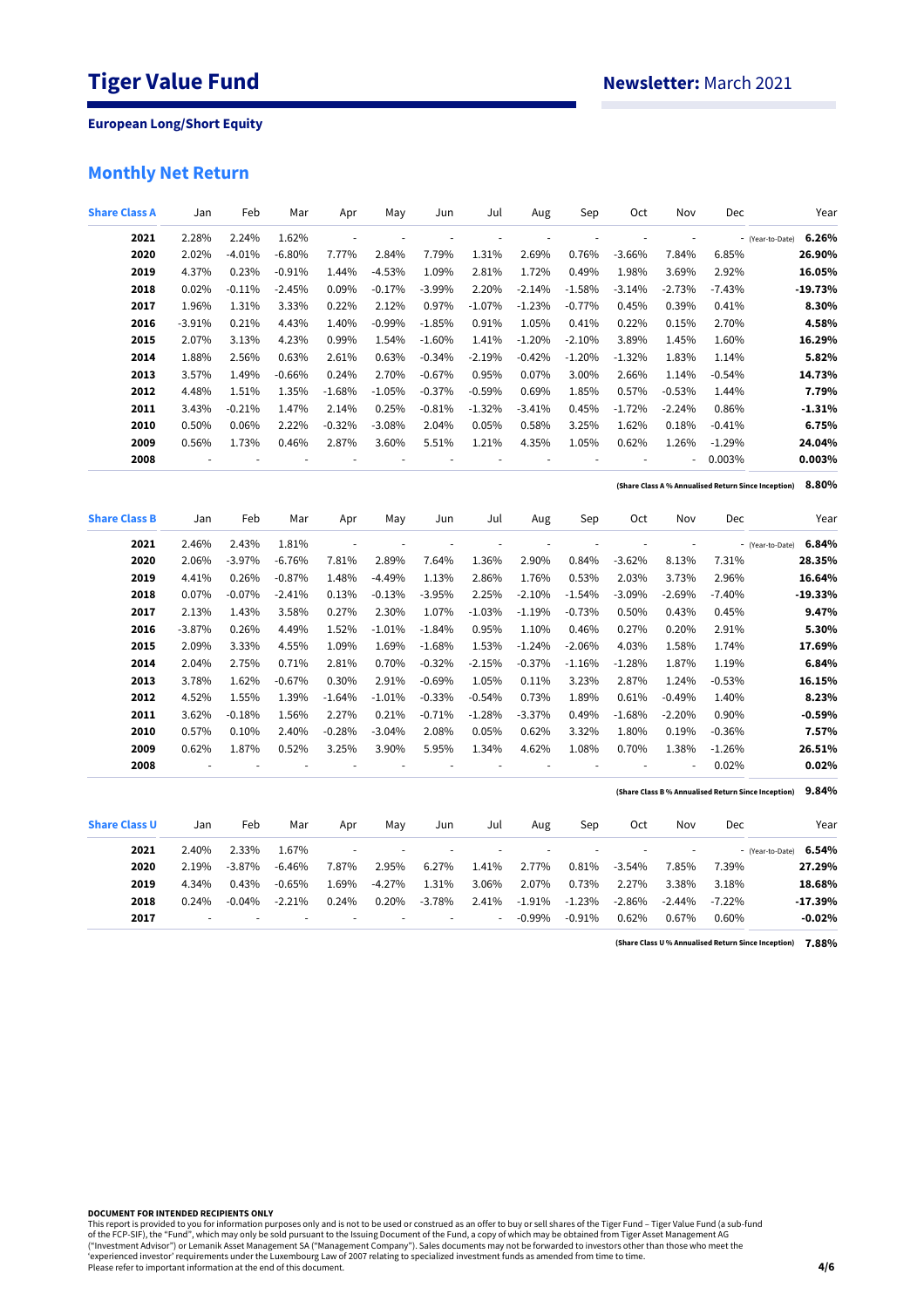# **Share Classes and Performance**

| <b>Share Class</b>                                                        | <b>Class A</b>                                                    | <b>Class B</b>                                                    | <b>Class U</b>                                                    | <b>Class V</b>                           |
|---------------------------------------------------------------------------|-------------------------------------------------------------------|-------------------------------------------------------------------|-------------------------------------------------------------------|------------------------------------------|
| <b>Investment Minimum</b>                                                 | € 125,000                                                         | € 5,000,000                                                       | US\$ 125,000                                                      | € 2,500,000                              |
| <b>Management Fee</b>                                                     | 2.00%                                                             | 1.50%                                                             | 2.00%                                                             | 1.50%                                    |
| <b>Performance Fee</b>                                                    | 20%                                                               | 15%                                                               | 20%                                                               | 20%                                      |
| Redemption                                                                | Monthly*                                                          | 6 months                                                          | Monthly*                                                          | 3 months                                 |
| <b>Subscription</b>                                                       | Monthly                                                           | Monthly                                                           | Monthly                                                           | Monthly                                  |
| <b>Income Treatment</b>                                                   | Accumulation                                                      | Accumulation                                                      | Accumulation                                                      | Distribution                             |
| <b>Date of Inception</b>                                                  | Dec 2008                                                          | Dec 2008                                                          | Aug 2017                                                          | <b>TBA</b>                               |
| <b>ISIN</b><br><b>Bloomberg</b><br><b>NAV</b><br><b>Performance (net)</b> | LU0400329677<br>TIGERAA LX EQUITY<br>€ 2,829.40<br><b>Class A</b> | LU0400329750<br>TIGERAB LX EQUITY<br>€ 3,181.77<br><b>Class B</b> | LU1647855136<br>TIGERVU LX EQUITY<br>\$1,329.23<br><b>Class U</b> | LU1740273310<br><b>TBA</b><br>€ 1,147.50 |
| <b>March 2021</b>                                                         | $+1.62%$                                                          | $+1.81%$                                                          | $+1.67%$                                                          |                                          |
| <b>Year to Date</b>                                                       | $+6.26%$                                                          | $+6.84%$                                                          | $+6.54%$                                                          |                                          |
| <b>Since inception</b>                                                    | $+182.94%$                                                        | $+218.18%$                                                        | +32.92%                                                           |                                          |
| Annualised                                                                | $+8.80%$                                                          | $+9.84%$                                                          | +7.88%                                                            |                                          |
| <b>Sharpe Ratio</b>                                                       | 1.12                                                              | 1.22                                                              | <b>NM</b>                                                         |                                          |
| Volatility (p.a.)                                                         | 8.3%                                                              | 8.5%                                                              | <b>NM</b>                                                         |                                          |
| <b>Beta</b>                                                               | 0.22                                                              | 0.23                                                              | <b>NM</b>                                                         |                                          |

\* The redemption notice has to be faxed to the Administrator five business days prior to month end (cut-off 5pm CET). Please see the offering document for further information.<br>Sources: Fund data by European Fund Administra

# **Fund Information**

| <b>Base Currency</b>  | EUR                                |
|-----------------------|------------------------------------|
| <b>Fund Domicile</b>  | Luxembourg                         |
| <b>Fund Structure</b> | Open-ended multi-class             |
| Legal Entity          | <b>FCP-SIF</b>                     |
| Style Mandate         | Long/Short Equity and Active Value |
| Hurdle Rate           | None                               |
| High Water Mark       | Yes                                |
|                       |                                    |

# **Service Providers**

| <b>Management Company/</b><br><b>AIFM</b> | Lemanik Asset Management SA     |
|-------------------------------------------|---------------------------------|
| <b>Investment Advisor</b>                 | Tiger Asset Management AG       |
| <b>Prime Broker</b>                       | <b>SEBAB</b>                    |
| Custodian                                 | <b>SEB SA</b>                   |
| Administrator                             | European Fund Administration SA |
| <b>Auditor</b>                            | PricewaterhouseCoopers          |
| <b>Legal Advisor</b>                      | Linklaters LLP                  |



#### **DOCUMENT FOR INTENDED RECIPIENTS ONLY**

This report is provided to you for information purposes only and is not to be used or construed as an offer to buy or sell shares of the Tiger Fund – Tiger Value Fund (a sub-fund<br>of the FCP-SIF), the "Fund", which may only